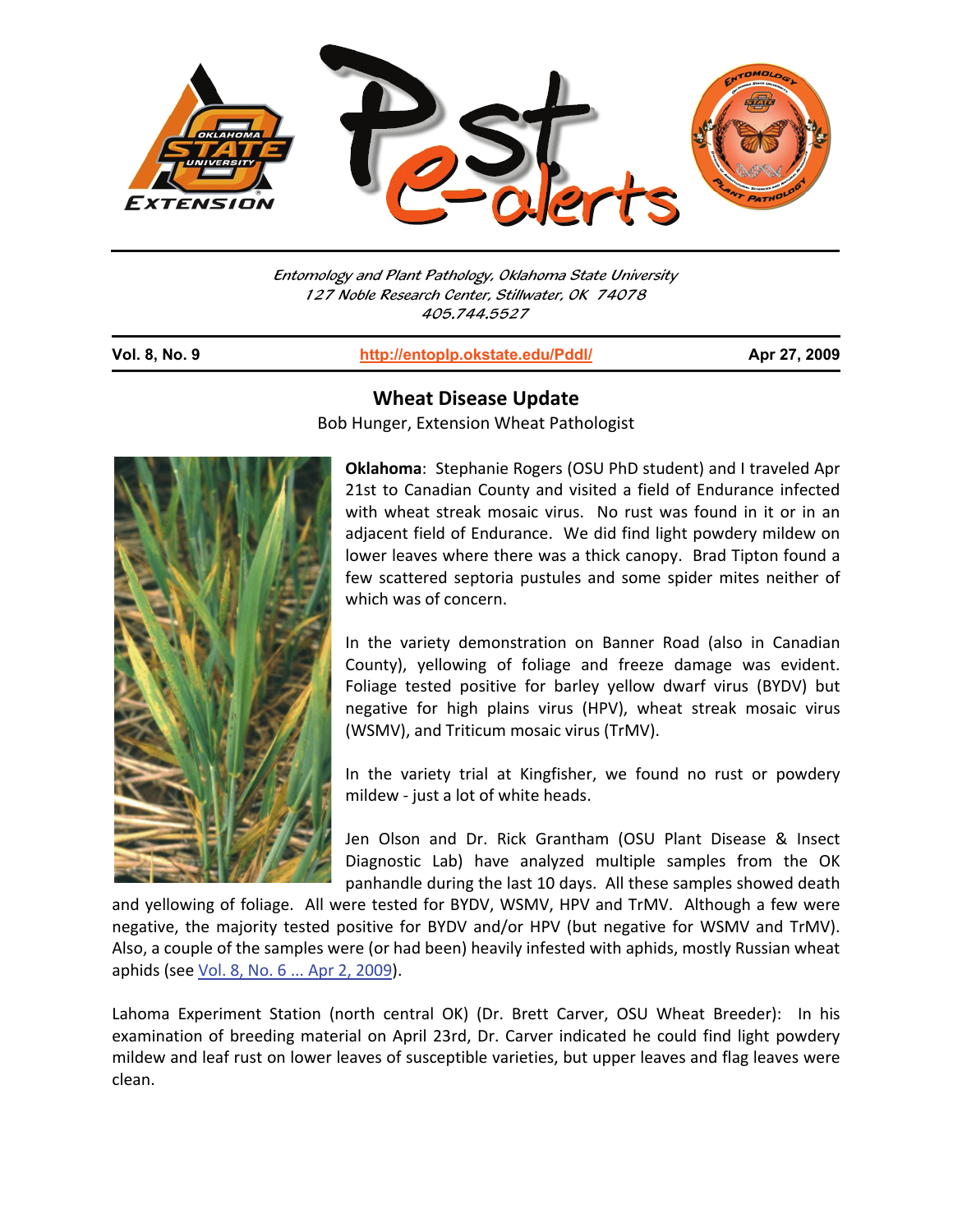## **Reports from other parts of Oklahoma are as follows:**

Panhandle (Rick Kochenower, Area Res & Extn Agron Spec):

Northwest/northcentral (Roger Gribble, NW Area Extn Agron Spec): Foliar diseases still quite light; powdery mildew on lower leaves is the most common with a scattered leaf rust pustule here and there.

Eastern/northeastern (Dr. George Driever, NE Area Extn Pest Management Spec): I visited some wheat fields at the end of last week and this Tuesday (21-Apr). Here is a summary.

Okmulgee Co (south and east of Morris) – Endurance: low to moderate levels of PM. One field had 8 patches of damage by cutworm. The patches were about 12 sq ft each along west margin of the field. I did not find any worms in the soil around the roots, so I assume they have already pupated. Some freeze damage in the fields, many auricles were white on the flag leaves in one field. Freeze damage did not look severe enough to cause a big drop in yield.

Ottawa Co in the Afton and Miami area: Over all, freeze damage was light, <1%. Many beneficial, very low aphids, occasional stinkbug.

Overley – slight freeze damage, no insects, small lesions and PM in the lower canopy, some K deficiency in leaf tips (not severe).

Santa Fe – Moderate PM, fair amount on F2 and some F1 leaves, slight cutworm damage, many beneficial, trace of aphids.

Unknown variety – slight cutworm damage, no PM.

Bullet – trace of PM and light to moderate lesions in lower canopy that could be tan spot. This was moving into the F2 and F1. Several other fields were very clean, no PM.

## **Updates from other states**:

**Texas**: Mr. Rex Herrington, Research Associate, Texas A&M (Apr 20). From phone call with Rex Herrington on rusts found in irrigated plots in Castroville, TX on Monday, April 20:

Stem rust was found in winter barley plots. Stem rust on wheat was developing slowly on susceptible cultivars, e.g. McNair 701. The stem rust was found on stems and leaves. Wheat leaf rust was increasing on susceptible lines and cultivars. Oat stem rust was heavy on Harrison and moving into other oat plots. Crown rust was slowly developing.

**Texas**: Dr. Jeff Stein, Wheat Pathologist, SDSU (Apr 22). [Dr. Stein also was in Castroville, TX]. I can confirm that wheat leaf rust is developing well with susceptible materials having 80S+ ratings and oat crown and stem rust were also well established in susceptible materials.

I found a couple of stripe rust pustules on an experimental SD winter wheat line; these were limited in size and not sporulating much. Art Klatt (OSU) found some also, but I don't know what line they were on.

Besides stem rust on the susceptible wheat checks and barley as noted previously, I also found stem rust on leaves in a few winter wheat lines. I am unsure of the pedigree since they were mostly breeder plots / populations.